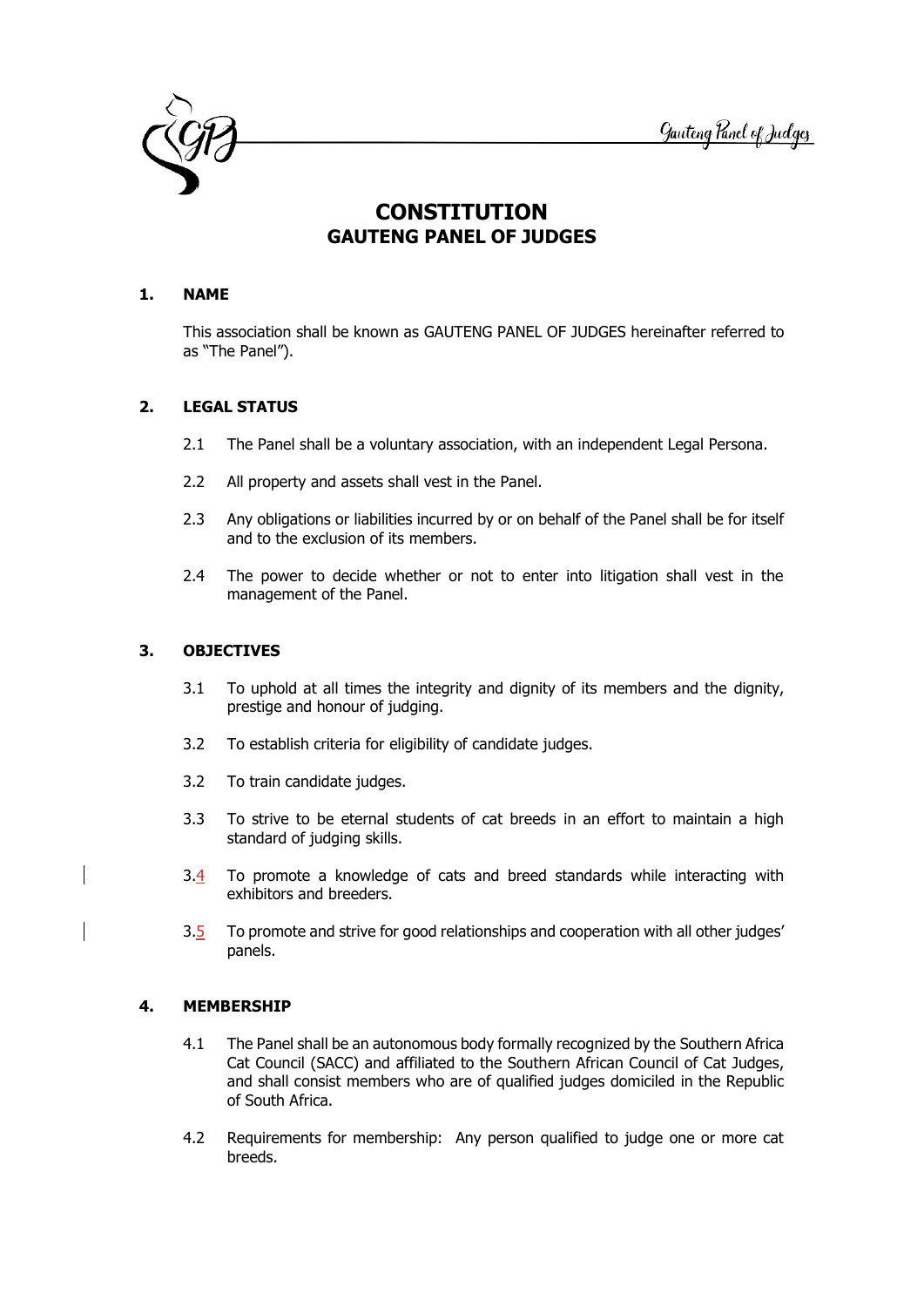- 4.3. Qualified judges from other judges Panels or associations outside SACC may apply for membership in writing, submitting such application to the secretary of the Panel.
	- 4.3.1 Such person's training and qualifications should be in / through the following bodies:
		- 4.3.1.1 Any Judges Panel affiliated to SACC.
		- 4.3.1.2 Any other body / association recognized by the Governing Council of SACC.
	- 4.3.2 Applicants from outside SACC must submit documented proof of their qualifications and attach same to their application for membership.
	- 4.3.3 The Southern Africa Council of Cat Judges must recognize such qualifications (from outside SACC) in writing before an applicant's membership to the Panel may be voted on.
- 4.4 Upon receipt of an application for membership the Panel members will vote, at the next scheduled meeting, whether or not to accept such applicant as a member. Voting will take place by a show of hands or by ballots. A new member may only be accepted if the vote in favour of membership is 100%.
- 4.5 Each member shall pay an annual membership fee on or before the 28<sup>th</sup> February of a calendar year. The membership fee will be decided upon by the Panel from time to time.
- 4.6 Panel Members not having paid their annual membership fee by the time the AGM has taken place will lose their membership privileges (to vote and/ to judge) until such time that their membership fee is paid in full. The panel Secretary will keep the Clubs informed.
- 4.7 No member of the Panel may simultaneously belong to another Judge's Panel in South Africa.
- 4.8 The membership of any member of the Panel may be terminated in the following instance/s:
	- 4.8.1 A voluntary resignation confirmed in writing.
	- 4.8.2 Any member failing to attend three consecutive meetings, unless as provided for in paragraph 13, shall be deemed to have ceased membership of the Panel, unless adequate reasons are offered and accepted by the other Panel members.
	- 4.8.3 At the request of the Panel for failure or inability to uphold the objectives of the Panel. A two-thirds majority vote of Panel members is required in this instance.
	- 4.8.4 If, through a disciplinary process, the transgression was found to be of such serious nature that termination of membership was decided upon.
- 4.9 In the event of termination of membership, any membership fees which may have been paid by the member will not be refunded to the member.

#### **5. EMERITUS JUDGES**

From time to time, the Panel may award certain members "Emeritus Judge" status. The award can be made at any regular meeting, with the consent of two-thirds of the members present.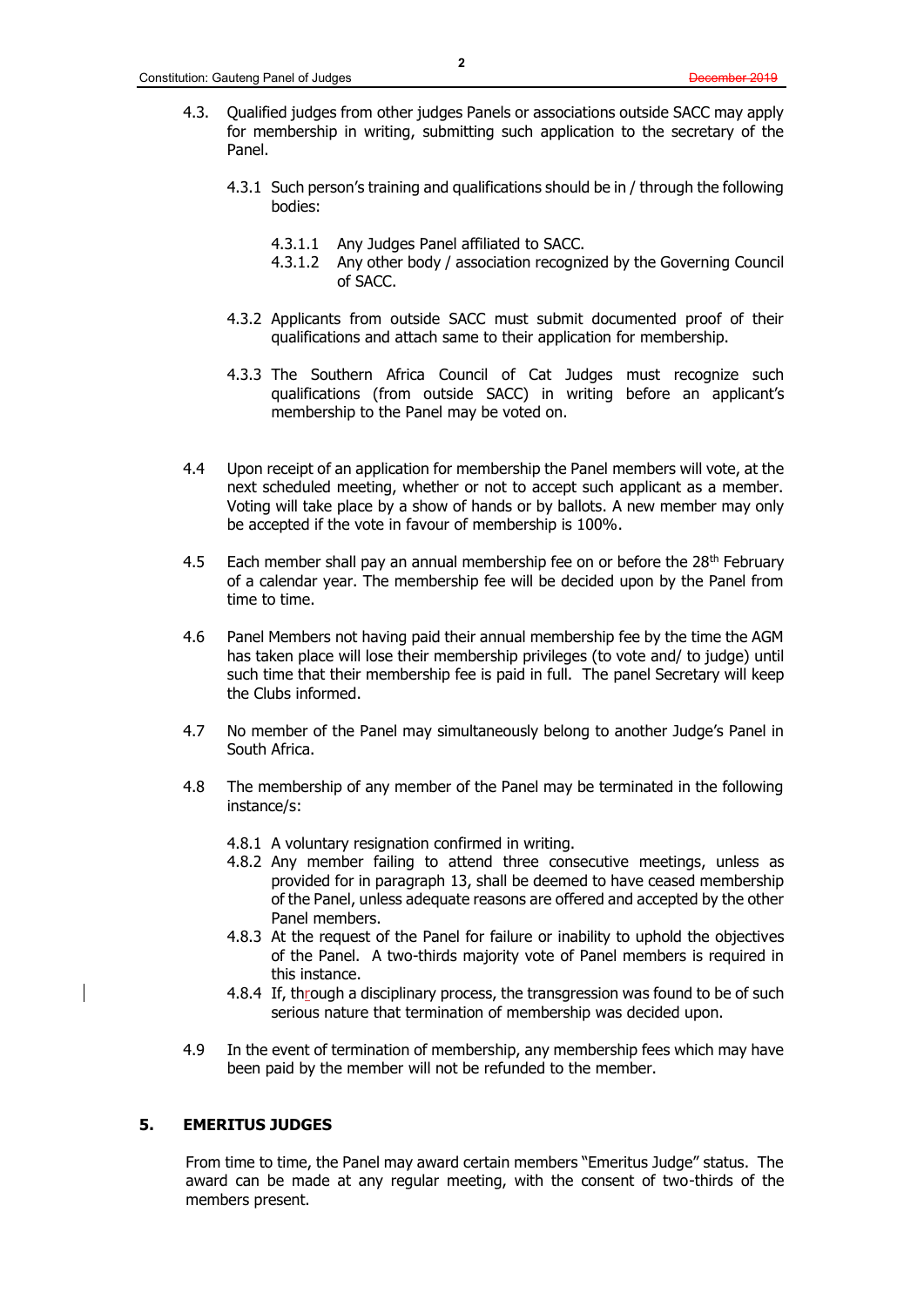## **6. CANDIDATES, STUDENTS AND COURSES**

- 6.1 From time to time the Panel will decide which judge's course, if any, will be run once current courses near completion. Should the Panel decide to run a course, the Panel will confirm the following:
	- a) The future course/s to be run
	- b) The commencement date and approximate duration of the course.
	- c) Tutors for the course.
	- d) Potential candidates to be invited to join the course will be proposed, discussed and voted on. A two thirds majority in favour of a candidate is required before he/she can be invited to join a training course.
	- e) Potential candidates must meet the minimum criteria as set out by the Panel from time to time.
- 6.2 The Tutor shall report progress of the students to the Panel at normal meetings or via e-mail.
- 6.3 The Tutor shall request examination papers from the SA Council of Cat Judges. Upon the successful completion of the written examination, the Tutor of a specific course shall liaise with the Panel to confirm when the practical examination shall take place.
- 6.4 Upon the successful completion of the practical examination, the Secretary of the Panel shall be informed of the names of the students that qualified as future probationer judges.
- 6.5 The Tutor shall liaise with Show Managers regarding probationing at the cat shows. Students shall be advised not to take liaison upon themselves.
- 6.6 The Tutor shall be responsible for:
	- a) Keeping full particulars of each probationer's judging book.
	- b) Keeping the judge's reports on the progress of the probationers.
- 6.7 Once the probationer judge has completed the required number of cats as stipulated by the Panel and informed by the SA Council of Cat Judges' minimum requirements at the commencement of the course, the Tutor will advise the Panel.
- 6.8 If the Panel members that are qualified in that specific section / division are of the opinion that the probationer judge has satisfactorily completed his/her probation judging assignment, the Panel members that are qualified in that specific section / division may vote on whether the probationer may be released to judge as a fully qualified judge in the particular section / division.

## **7. VOTING**

- 7.1 Only members who are present at the meeting where items are tabled for discussion and voting may vote. No proxy votes are allowed, except in the circumstances mentioned in Items 8.2 and 8.3 below.
- 7.2 Unless otherwise stipulated in the Constitution, matters requiring a vote shall be decided by a simple majority.
- 7.3 In all cases, should there be an equal number of votes, no person shall have a deciding vote.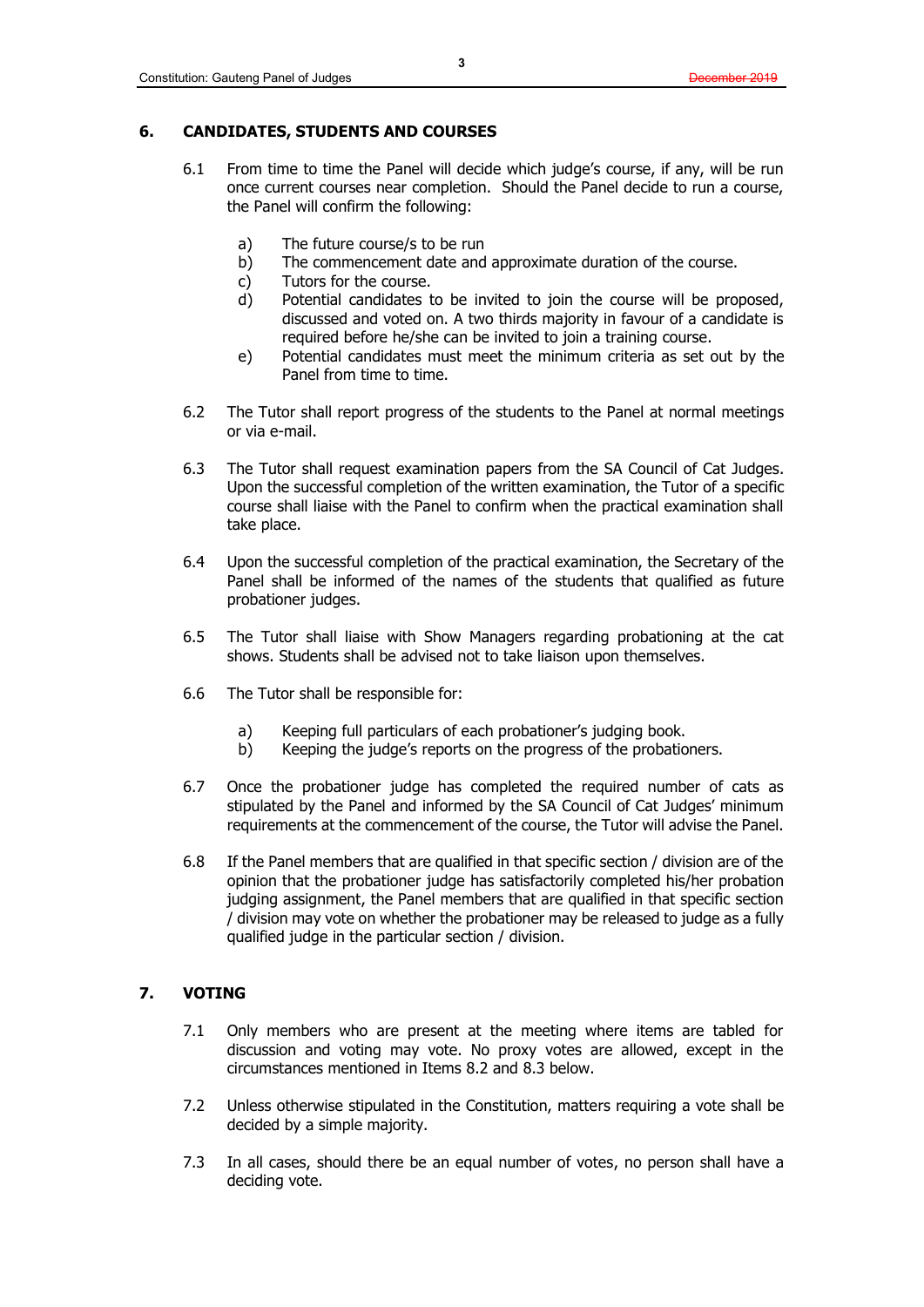- 7.4 If the votes are tied, the matter shall be referred to the next regular meeting of the Panel.
- 7.5 If the votes remain tied at the next regular meeting of the Panel, the item will be tabled for discussion again at the next regular meeting of the Panel.
- 7.6 Voting rights of members are regulated by paragraph 10.6 to 10.7.

#### **8. MEETINGS**

- 8.1 The Panel shall hold meetings in order to decide on matters of importance to the Panel.
- 8.2 Since the membership of the organisation may be widely distributed, those members outside the Province of the Central Office will receive exemption from attending meetings, except for the Annual General Meeting of the Panel.
- 8.3 Members outside the Province, as stipulated in 8.2 above, will be informed of the business of the Panel by phone, in writing, email or other digital media. In the event of matters requiring a vote, only these members may vote by proxy. All proxies shall be received by the Secretary not less than 48 hours prior to the meeting.
	- 8.3.1 Members who are unable to attend a meeting due to a business trip or judging assignment overseas, may cast proxy votes that will be received by the Secretary no less than 48 hours prior to a meeting
	- 8.3.2 Proxy votes are to be tabled under "Present & Apologies" in the meeting.
	- 8.3.3 Proxy votes are not allowed when voting takes place regarding matters pertaining to Item 6.8.
- 8.4 A quorum shall be 50% of the membership, calculated in the event of a fraction, to the next higher whole number.
- 8.5 Members are to inform the Secretary of Panel if they are off-line or not on e-mail. The Secretary is to ensure these members are informed of decisions, discussions and voting schedules. It is the member's responsibility, after being informed, to ensure that the Secretary convey their views on panel matters to the panel.
- 8.6 An Annual General Meeting of the Panel shall be held once a year, no later than 31st May each year.
- 8.7 Notice of the Annual General Meeting shall be given by the Secretary to all members not less than 14 days prior to such meeting. The Notice shall call for proposals and nominations. These shall be submitted no later than 10 days prior to the date of the meeting.
- 8.8 The Secretary of the Panel shall forward the agenda of the Annual General Meeting to all members at least 7 days prior to such meeting taking place.

## **9. CENTRAL OFFICE**

The Central Office shall be in Gauteng or surrounds and the address shall be decided upon at each Annual General Meeting.

## **10. MANAGEMENT OF THE PANEL**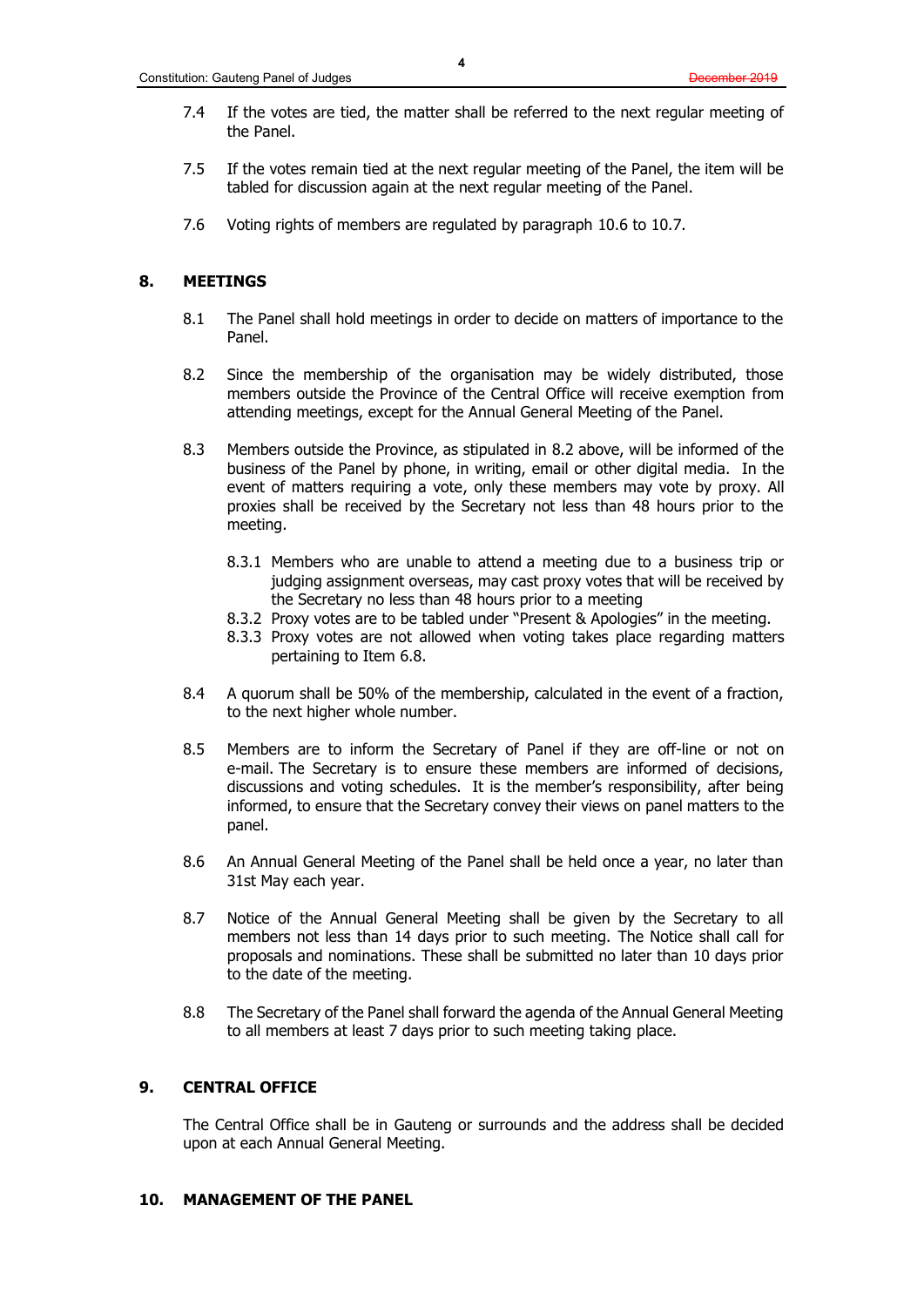- 10.1 The day to day management of the Panel shall be conducted by the Officers of the Panel.
- 10.2 The Officers of the Panel shall consist of a Chairperson, a Vice-Chairperson, a Secretary and a Treasurer.
- 10.3 The term of all Officers shall be for a period of one year, commencing from the date of election.
- 10.4 The Officers of the Panel shall be elected from the existing members.
- 10.5 In the absence of the Chairperson, the Vice-Chairperson shall perform the duties of the Chairperson.
- 10.6 Judges may only vote on Breed issues and Standards of those Breeds that they are qualified to judge.
- 10.7 All members will have voting rights on matters relating to the Panel, all disciplinary matters and any matter not directly related to Item 10.6 above.
- 10.8 No member may serve as Chairperson for more than two consecutive terms.

## **11. CONDUCT OF MEMBERS**

- 11.1 Every panel member subject him/herself to the rules and procedures of the Panel.
- 11.2 Every member shall strive to further the objectives of the Panel.
- 11.3 Every Member shall show proper respect for fellow Panel members as well as all other SACC judges and judges' panels.
- 11.4 Every Member shall conduct him/herself in such a manner that the Panel is not brought into disrepute. Such harmful actions might be, but are not limited to: verbal attacks or maligning of other Members, exhibitors, judges or other people at SACC shows, exhibitions or events; or written attacks or scathing comments on persons in public email lists, in cell phone messages or any electronic media.
- 11.5 In order to maintain a high standard of judging and knowledge of the various breeds, members shall attend the Symposium of the SA Council of Cat Judges and will furthermore partake in the training and/or examination of candidate judges. This includes thorough research and teaching, evaluating tests, participation at practical exams, or by attending lectures as a form of continued education.

#### **12. DISCIPLINE**

In the event of a complaint against a member of the Panel the under mentioned procedure shall be adopted:

- 12.1 All complaints must be submitted in writing to the Chairperson of the Panel.
- 12.2 The compliant must contain full particulars concerning the complainant, the member in violation and the complaint.
- 12.3 A complaint has to be lodged within 30 days of the complainant becoming aware of the alleged misconduct, violation or cause.
- 12.4 The Secretary of the Panel will acknowledge receipt of the complaint and inform the member concerned and all other members of the Panel of the complaint.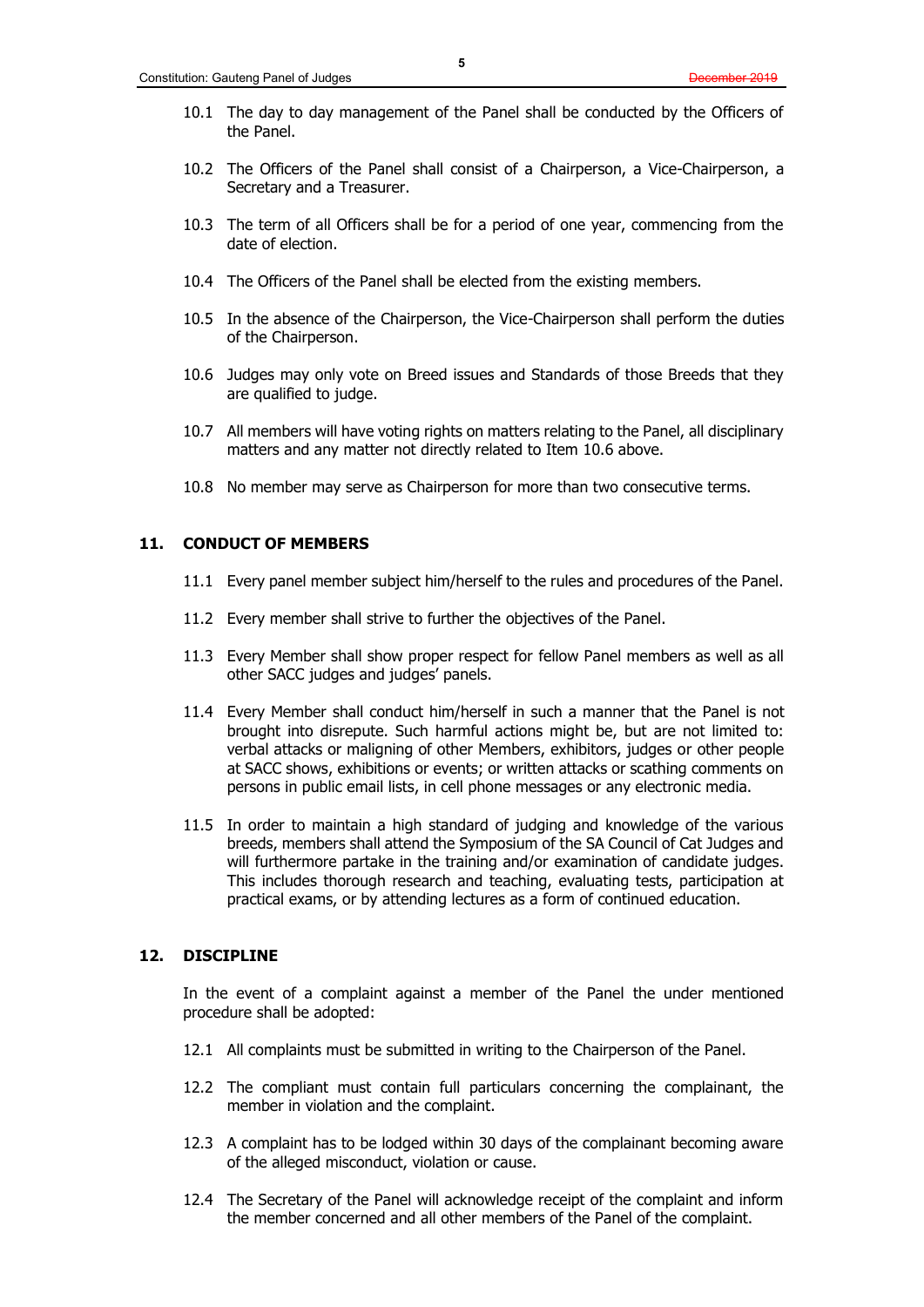- 12.5 The member concerned has the right to respond in writing to the allegations. Such response must be submitted to the Secretary within 30 days after being informed of the complaint.
- 12.6 At a regular meeting of the Panel, the complaint and response will be discussed and the Panel shall decide upon the merit of the complaint.
- 12.7 The Panel will thereafter vote whether or not a formal hearing must be held.
- 12.8 Upon the outcome of the vote referred to in Item 12.7, the venue, date and time of the hearing will be determined.
- 12.9 Parties have the right to be represented by an attorney and may call witnesses.
- 12.10 The complainant and the member concerned shall have no vote at the hearing.
- 12.11 Any member who by some close association has an interest in the outcome of the hearing, shall be duty bound to disqualify him/her from participation in the voting.
- 12.12 After hearing all the evidence the members shall vote, by secret ballot and the Chairperson shall inform all parties of the outcome thereof. A two-thirds majority shall determine the result. In the event that a guilty verdict has been passed, a penalty shall be decided on by the Panel on the same day as the hearing.
- 12.13 An appeal against the outcome and/or penalty may be filed with the Southern Africa Council of Cat Judges, within 30 days of the date of the decision, with a request for appointment of an ad hoc committee to hear the appeal.

#### **13. LEAVE OF ABSENCE**

- 13.1 A member may apply for Leave of Absence when circumstances (such as work/study commitments or health) prevent him/her from participating in panel activities for a prolonged period of time. Members shall exercise restraint when utilizing this provision. Leave of Absence shall only be applied for and granted in cases of absolute necessity.
- 13.2 Application shall be made in writing, and shall state the reason(s) for the request. An application shall be forwarded to the Secretary of the Panel, to be tabled and considered at the next regular Panel meeting. Each application for Leave of Absence shall be considered on its own merit.
- 13.3 If granted, the initial period of Leave of Absence shall be six months in all cases, starting on the day of the panel meeting at which the application is approved. Thereafter, if still required, the member may apply for an extension of this period. Such extension may be any length of time.
- 13.4 After a continuous period of Leave of Absence of one year, some form of refresher course should be undertaken. The extent and duration of the refresher course shall be decided by the Panel.
- 13.5 A member on Leave of Absence may not participate in any Panel or judging events. This includes, but is not limited to panel meetings, training courses or judging at shows. However, in the event that it is possible, a member on Leave of Absence may attend the Annual General Meeting of the Panel, as well as the General Meeting and Symposium of the SA Council of Cat Judges.
- 13.6 During a Leave of Absence, the member concerned shall still receive the minutes and other correspondence pertaining to normal Panel activities, in order to be kept